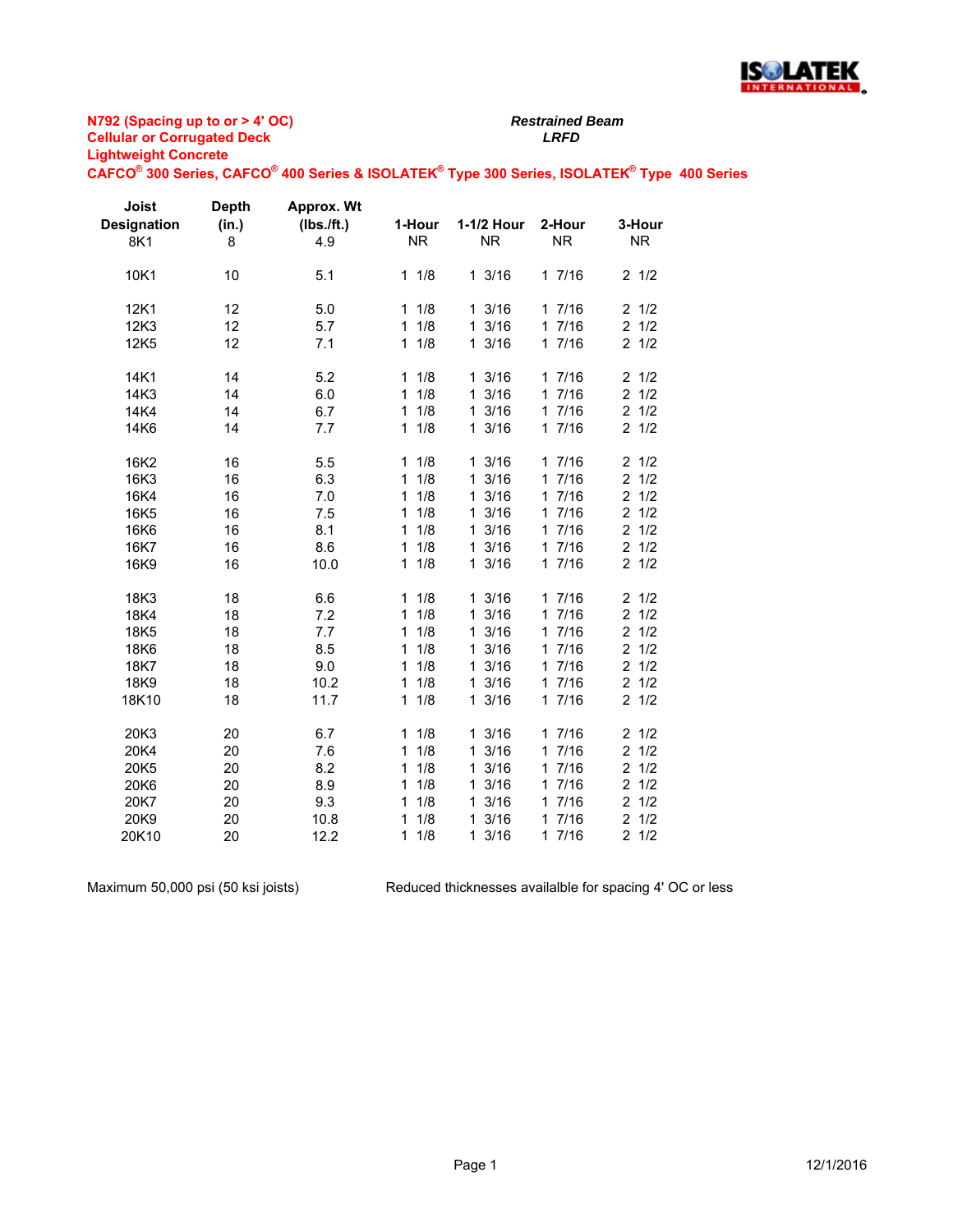

**N792 (Spacing up to or > 4' OC) Cellular or Corrugated Deck** *LRFD* **Lightweight Concrete CAFCO® 300 Series, CAFCO® 400 Series & ISOLATEK® Type 300 Series, ISOLATEK® Type 400 Series**

**Depth** 

**Approx. Wt** 

**Joist** 

*Restrained Beam*

| Designation      | (in.) | (Ibs./ft.) | 1-Hour              | 1-1/2 Hour       | 2-Hour | 3-Hour          |
|------------------|-------|------------|---------------------|------------------|--------|-----------------|
| 22K4             | 22    | 8.0        | $1 \t1/8$           | 13/16            | 17/16  | $2 \frac{1}{2}$ |
| 22K5             | 22    | 8.8        | 1/8<br>1            | 13/16            | 17/16  | $2 \frac{1}{2}$ |
| 22K6             | 22    | 9.2        | 1/8<br>1            | 13/16            | 17/16  | $2 \frac{1}{2}$ |
| 22K7             | 22    | 9.7        | 1/8<br>1            | 13/16            | 17/16  | $2 \frac{1}{2}$ |
| 22K9             | 22    | 11.9       | 1/8<br>$\mathbf{1}$ | $1 \frac{3}{16}$ | 17/16  | $2 \frac{1}{2}$ |
| 22K10            | 22    | 12.6       | 11/8                | $1 \frac{3}{16}$ | 17/16  | $2 \frac{1}{2}$ |
| 22K11            | 22    | 13.8       | $1 \t1/8$           | 13/16            | 17/16  | 21/2            |
|                  |       |            |                     |                  |        |                 |
| 24K4             | 24    | 8.4        | 1/8<br>1            | 13/16            | 17/16  | $2 \frac{1}{2}$ |
| 24K <sub>5</sub> | 24    | 9.3        | 1/8<br>$\mathbf{1}$ | $1 \frac{3}{16}$ | 17/16  | $2 \frac{1}{2}$ |
| 24K6             | 24    | 9.7        | 1/8<br>$\mathbf{1}$ | 13/16            | 17/16  | $2 \frac{1}{2}$ |
| 24K7             | 24    | 10.1       | 1/8<br>1            | 13/16            | 17/16  | 21/2            |
| 24K8             | 24    | 11.5       | 1/8<br>$\mathbf{1}$ | 13/16            | 17/16  | $2 \frac{1}{2}$ |
| 24K9             | 24    | 12.0       | 1/8<br>1            | $1 \frac{3}{16}$ | 17/16  | $2 \frac{1}{2}$ |
| 24K10            | 24    | 13.1       | 11/8                | $1 \frac{3}{16}$ | 17/16  | $2 \frac{1}{2}$ |
| 24K12            | 24    | 16.0       | 11/8                | 13/16            | 17/16  | 21/2            |
|                  |       |            |                     |                  |        |                 |
| 26K5             | 26    | 9.8        | 1/8<br>$\mathbf{1}$ | 13/16            | 17/16  | $2 \frac{1}{2}$ |
| 26K6             | 26    | 10.6       | 1/8<br>$\mathbf{1}$ | $1 \frac{3}{16}$ | 17/16  | $2 \frac{1}{2}$ |
| 26K7             | 26    | 10.9       | 1/8<br>1            | 13/16            | 17/16  | $2 \frac{1}{2}$ |
| 26K8             | 26    | 12.1       | 1/8<br>1            | 13/16            | 17/16  | $2 \frac{1}{2}$ |
| 26K9             | 26    | 12.2       | 1/8<br>$\mathbf{1}$ | $1 \frac{3}{16}$ | 17/16  | $2 \frac{1}{2}$ |
| 26K10            | 26    | 13.8       | 1/8<br>1            | $1 \frac{3}{16}$ | 17/16  | $2 \frac{1}{2}$ |
| 26K12            | 26    | 16.6       | 11/8                | 13/16            | 17/16  | $2 \frac{1}{2}$ |
|                  |       |            |                     |                  |        |                 |
| 28K6             | 28    | 11.4       | 1/8<br>1            | 13/16            | 17/16  | 21/2            |
| 28K7             | 28    | 11.8       | 1/8<br>$\mathbf{1}$ | $1 \frac{3}{16}$ | 17/16  | $2 \frac{1}{2}$ |
| 28K8             | 28    | 12.7       | 1/8<br>1            | 13/16            | 17/16  | $2 \frac{1}{2}$ |
| 28K9             | 28    | 13.0       | 1/8<br>$\mathbf{1}$ | 13/16            | 17/16  | $2 \frac{1}{2}$ |
| 28K10            | 28    | 14.3       | 1/8<br>1            | $1 \frac{3}{16}$ | 17/16  | $2 \frac{1}{2}$ |
| 28K12            | 28    | 17.1       | 1/8<br>$\mathbf{1}$ | 13/16            | 17/16  | $2 \frac{1}{2}$ |
|                  |       |            |                     |                  |        |                 |
| 30K7             | 30    | 12.3       | 11/8                | 13/16            | 17/16  | $2 \frac{1}{2}$ |
| 30K8             | 30    | 13.2       | 11/8                | $1 \frac{3}{16}$ | 17/16  | $2 \frac{1}{2}$ |
| 30K9             | 30    | 13.4       | 1/8<br>$\mathbf{1}$ | 13/16            | 17/16  | $2 \frac{1}{2}$ |
| 30K10            | 30    | 15.0       | 1/8<br>1            | 13/16            | 17/16  | $2 \frac{1}{2}$ |
| 30K11            | 30    | 16.4       | 1/8<br>$\mathbf{1}$ | 13/16            | 17/16  | $2 \frac{1}{2}$ |
| 30K12            | 30    | 17.6       | 11/8                | 13/16            | 17/16  | 21/2            |
|                  |       |            |                     |                  |        |                 |
| 18LH02           | 18    | 10         | 1/8<br>1            | 13/16            | 17/16  | 21/2            |
| 18LH03           | 18    | 11         | 11/8                | 13/16            | 17/16  | 21/2            |

18LH04 18 12 1 1/8 1 3/16 1 7/16 2 1/2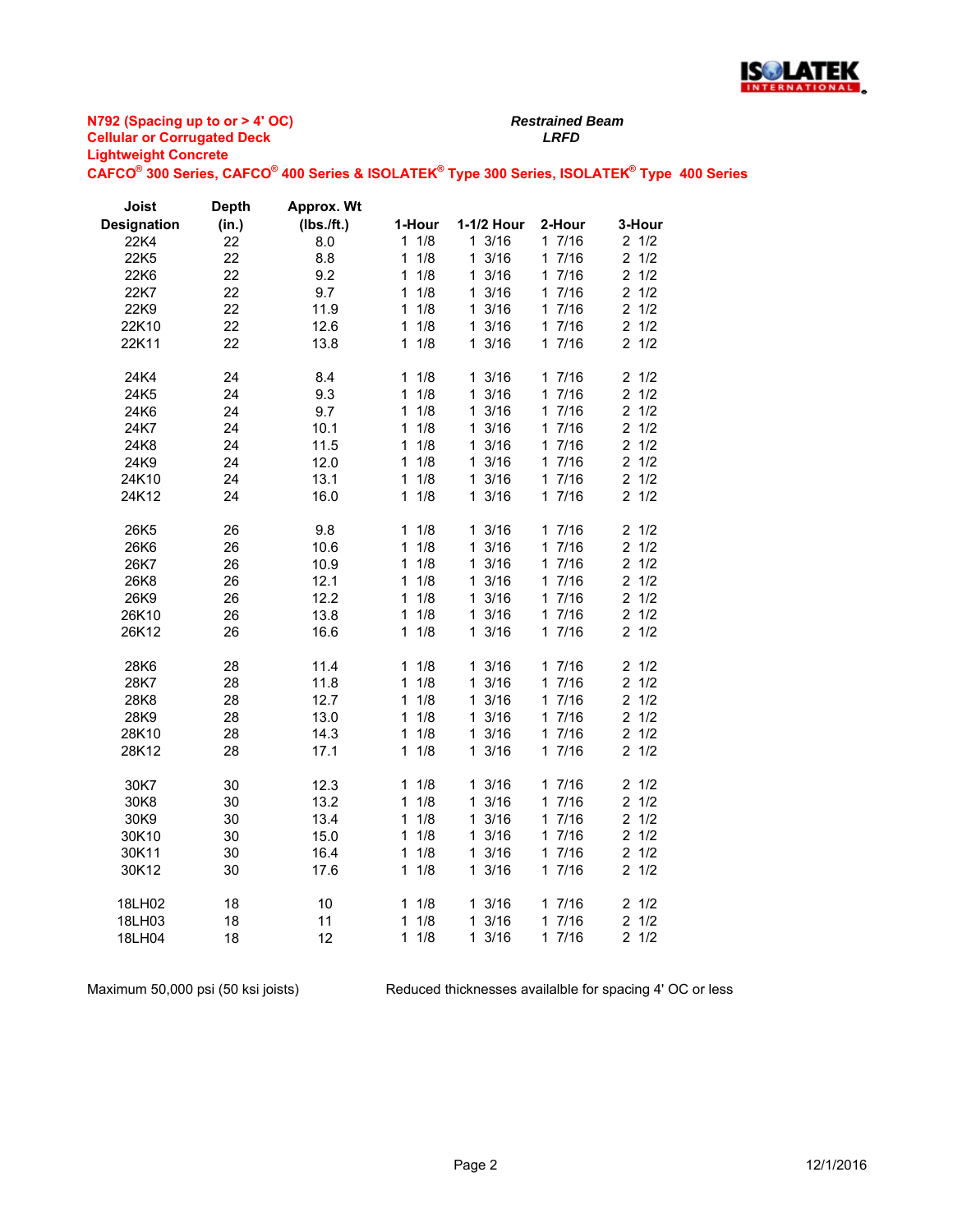

**CAFCO® 300 Series, CAFCO® 400 Series & ISOLATEK® Type 300 Series, ISOLATEK® Type 400 Series**

*Restrained Beam*

| Joist              | <b>Depth</b> | Approx. Wt |                     |                      |                      |                       |
|--------------------|--------------|------------|---------------------|----------------------|----------------------|-----------------------|
| <b>Designation</b> | (in.)        | (Ibs./ft.) | 1-Hour              | 1-1/2 Hour           | 2-Hour               | 3-Hour                |
| 18LH05             | 18           | 15         | 1/8<br>1            | 1 3/16               | 17/16                | 21/2                  |
| 18LH06             | 18           | 15         | 1/8<br>1            | 3/16<br>1            | 17/16                | 1/2<br>2              |
| 18LH07             | 18           | 17         | 1<br>1/8            | 1<br>3/16            | 17/16                | $\overline{2}$<br>1/2 |
| 18LH08             | 18           | 19         | 1/8<br>1            | 13/16                | 17/16                | 21/2                  |
| 18LH09             | 18           | 21         | 1/8<br>1            | 3/16<br>1.           | 17/16                | 21/2                  |
| 20LH02             | 20           | 10         | 1/8<br>1            | 13/16                | 17/16                | 21/2                  |
| 20LH03             | 20           | 11         | 1/8<br>1            | 3/16<br>1            | 17/16                | $\overline{2}$<br>1/2 |
| 20LH04             | 20           | 12         | 1/8<br>1            | 3/16<br>1            | 7/16<br>$\mathbf 1$  | $\overline{2}$<br>1/2 |
| 20LH05             | 20           | 14         | 1/8<br>1            | 3/16<br>1            | 17/16                | $\overline{2}$<br>1/2 |
| 20LH06             | 20           | 15         | 1<br>1/8            | 3/16<br>1.           | 17/16                | $\overline{2}$<br>1/2 |
| 20LH07             | 20           | 17         | 1/8<br>1            | 3/16<br>1.           | 17/16                | $\overline{2}$<br>1/2 |
| 20LH08             | 20           | 19         | 1/8<br>1            | 3/16<br>1            | 17/16                | $\overline{2}$<br>1/2 |
| 20LH09             | 20           | 21         | 1/8<br>1            | 1.<br>3/16           | 17/16                | $\overline{c}$<br>1/2 |
| 20LH10             | 20           | 23         | 1/8<br>1            | 3/16<br>1            | 17/16                | 21/2                  |
| 24LH03             | 24           | 11         | 1/8<br>$\mathbf 1$  | 1 3/16               | 17/16                | 21/2                  |
| 24LH04             | 24           | 12         | 1<br>1/8            | 3/16<br>1            | 17/16                | $\overline{c}$<br>1/2 |
| 24LH05             | 24           | 13         | 1<br>1/8            | 1<br>3/16            | 7/16<br>$\mathbf{1}$ | 1/2<br>$\overline{2}$ |
| 24LH06             | 24           | 16         | 1/8<br>1            | 3/16<br>$\mathbf 1$  | 17/16                | 1/2<br>$\overline{2}$ |
| 24LH07             | 24           | 17         | 1/8<br>1            | 3/16<br>1.           | 17/16                | $\overline{2}$<br>1/2 |
| 24LH08             | 24           | 18         | 1/8<br>1            | 1<br>3/16            | 17/16                | $\overline{2}$<br>1/2 |
| 24LH09             | 24           | 21         | 1/8<br>1            | 3/16<br>$\mathbf{1}$ | 17/16                | $\overline{2}$<br>1/2 |
| 24LH10             | 24           | 23         | 1/8<br>1            | 1<br>3/16            | 17/16                | $\overline{2}$<br>1/2 |
| 24LH11             | 24           | 25         | 1/8<br>1            | 3/16<br>1            | 17/16                | 21/2                  |
| 28LH05             | 28           | 13         | 1/8<br>1            | 13/16                | 17/16                | $\overline{c}$<br>1/2 |
| 28LH06             | 28           | 16         | $\mathbf{1}$<br>1/8 | 3/16<br>1            | 17/16                | $\overline{2}$<br>1/2 |
| 28LH07             | 28           | 17         | 1<br>1/8            | 1<br>3/16            | 7/16<br>$\mathbf 1$  | $\overline{2}$<br>1/2 |
| 28LH08             | 28           | 18         | 1/8<br>1            | 3/16<br>$\mathbf 1$  | 17/16                | 1/2<br>$\overline{2}$ |
| 28LH09             | 28           | 21         | 1/8<br>1            | 1 3/16               | 17/16                | $\overline{2}$<br>1/2 |
| 28LH10             | 28           | 23         | 1/8<br>1            | 3/16<br>1            | 17/16                | $\overline{2}$<br>1/2 |
| 28LH11             | 28           | 25         | 1/8<br>1            | 3/16<br>1            | 17/16                | $\overline{c}$<br>1/2 |
| 28LH12             | 28           | 27         | 1/8<br>1            | 1<br>3/16            | 17/16                | $\overline{c}$<br>1/2 |
| 28LH13             | 28           | 30         | 1<br>1/8            | 3/16<br>1            | 17/16                | 2<br>1/2              |
| 32LH06             | 32           | 14         | 1<br>1/8            | 1 3/16               | 17/16                | 21/2                  |
| 32LH07             | 32           | 16         | 1<br>1/8            | 3/16<br>1            | 17/16                | $\overline{c}$<br>1/2 |
| 32LH08             | 32           | 17         | 1<br>1/8            | 3/16<br>1            | 7/16<br>$\mathbf{1}$ | 1/2<br>$\overline{2}$ |
| 32LH09             | 32           | 21         | 1/8<br>1            | 3/16<br>$\mathbf 1$  | 17/16                | 1/2<br>$\overline{2}$ |
| 32LH10             | 32           | 21         | 1/8<br>1            | 3/16<br>1            | 17/16                | $\overline{2}$<br>1/2 |
| 32LH11             | 32           | 24         | 1/8<br>1            | 3/16<br>1            | 17/16                | 2<br>1/2              |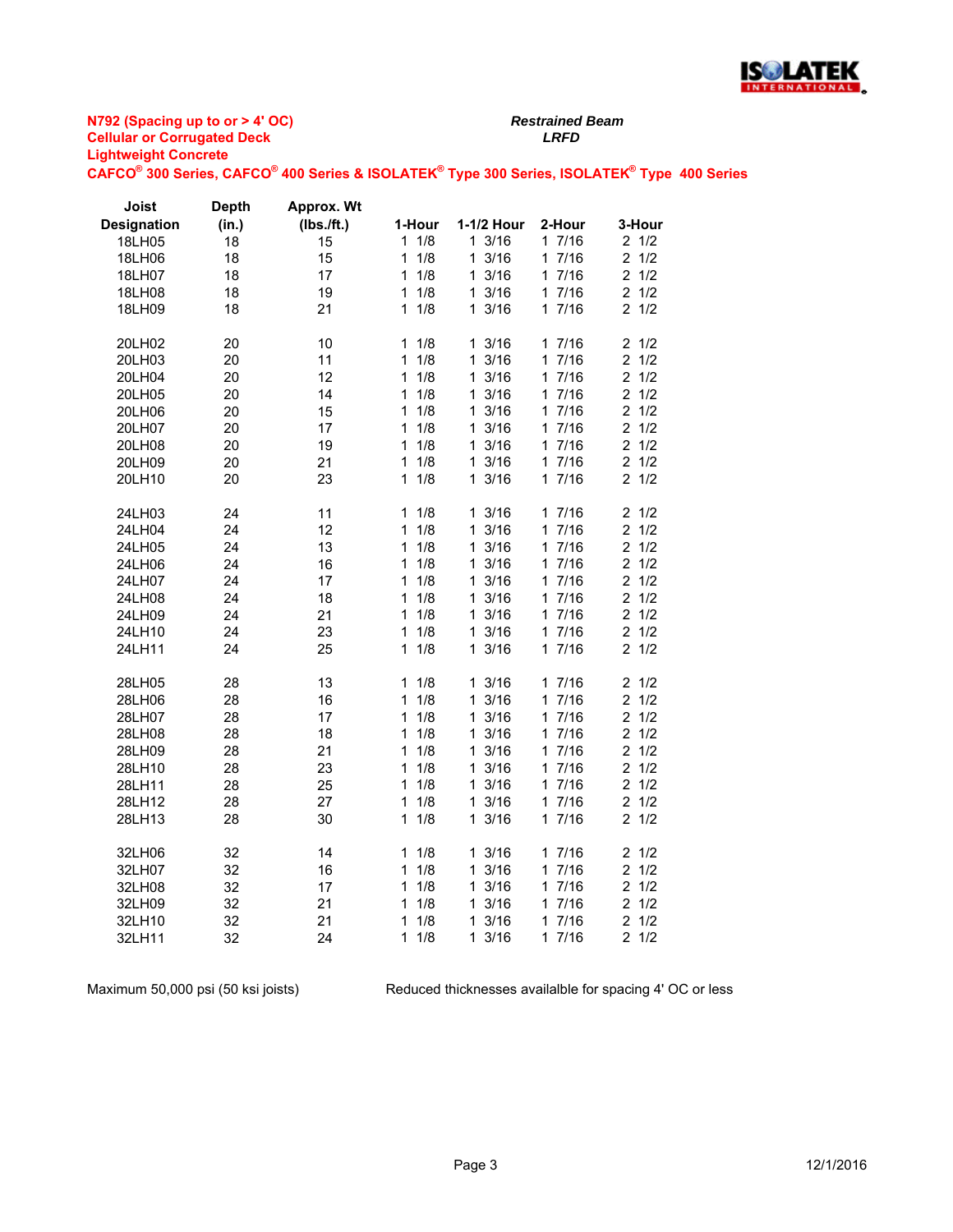

**CAFCO® 300 Series, CAFCO® 400 Series & ISOLATEK® Type 300 Series, ISOLATEK® Type 400 Series**

*Restrained Beam*

| Joist              | <b>Depth</b> | Approx. Wt |                     |                      |        |                       |
|--------------------|--------------|------------|---------------------|----------------------|--------|-----------------------|
| <b>Designation</b> | (in.)        | (Ibs./ft.) | 1-Hour              | 1-1/2 Hour           | 2-Hour | 3-Hour                |
| 32LH12             | 32           | 27         | 11/8                | 13/16                | 17/16  | $2 \frac{1}{2}$       |
| 32LH13             | 32           | 30         | $\mathbf{1}$<br>1/8 | 13/16                | 17/16  | 21/2                  |
| 32LH14             | 32           | 33         | 1/8<br>1            | 13/16                | 17/16  | $2 \frac{1}{2}$       |
| 32LH15             | 32           | 35         | 1/8<br>$\mathbf{1}$ | 3/16<br>$\mathbf{1}$ | 17/16  | $2 \frac{1}{2}$       |
|                    |              |            |                     |                      |        |                       |
| 36LH07             | 36           | 16         | 1/8<br>1            | 13/16                | 17/16  | 21/2                  |
| 36LH08             | 36           | 18         | 1/8<br>$\mathbf{1}$ | 13/16                | 17/16  | $2 \frac{1}{2}$       |
| 36LH09             | 36           | 21         | 1/8<br>1            | 13/16                | 17/16  | 21/2                  |
| 36LH10             | 36           | 21         | 1/8<br>1            | 13/16                | 17/16  | 21/2                  |
| 36LH11             | 36           | 23         | 1/8<br>$\mathbf{1}$ | 13/16                | 17/16  | 21/2                  |
| 36LH12             | 36           | 25         | 1/8<br>1            | 13/16                | 17/16  | $2 \frac{1}{2}$       |
| 36LH13             | 36           | 30         | 1/8<br>1            | 13/16                | 17/16  | $2 \frac{1}{2}$       |
|                    |              |            | $\mathbf{1}$        |                      |        | 21/2                  |
| 36LH14             | 36           | 36         | 1/8                 | 13/16                | 17/16  |                       |
| 36LH15             | 36           | 36         | 1/8<br>1            | 13/16                | 17/16  | $2 \frac{1}{2}$       |
| 40LH08             | 40           | 16         | 1/8<br>1            | 13/16                | 17/16  | $2 \frac{1}{2}$       |
| 40LH09             | 40           | 21         | $\mathbf{1}$<br>1/8 | 3/16<br>$\mathbf{1}$ | 17/16  | $2 \frac{1}{2}$       |
| 40LH10             | 40           | 21         | 1/8<br>1            | 13/16                | 17/16  | $2 \frac{1}{2}$       |
| 40LH11             | 40           | 22         | 1/8<br>1            | 13/16                | 1 7/16 | 21/2                  |
| 40LH12             | 40           | 25         | 1/8<br>1            | 13/16                | 17/16  | 21/2                  |
|                    |              |            | 1/8<br>$\mathbf{1}$ | 13/16                | 17/16  | $2 \frac{1}{2}$       |
| 40LH13             | 40           | 30         |                     |                      |        |                       |
| 40LH14             | 40           | 35         | 1/8<br>1            | 13/16                | 17/16  | $2 \frac{1}{2}$       |
| 40LH15             | 40           | 36         | 1/8<br>1            | 13/16                | 17/16  | $2 \frac{1}{2}$       |
| 40LH16             | 40           | 42         | 1/8<br>1            | 13/16                | 17/16  | 21/2                  |
| 44LH09             | 44           | 19         | 1/8<br>1.           | 13/16                | 17/16  | $2 \frac{1}{2}$       |
| 44LH10             | 44           | 21         | 1/8<br>$\mathbf{1}$ | 13/16                | 17/16  | 21/2                  |
|                    | 44           |            | $\mathbf{1}$        |                      | 17/16  | $2 \frac{1}{2}$       |
| 44LH11             |              | 22         | 1/8                 | 13/16                |        |                       |
| 44LH12             | 44           | 25         | 1/8<br>1            | 13/16                | 17/16  | $2 \frac{1}{2}$       |
| 44LH13             | 44           | 30         | 1/8<br>1            | 13/16                | 1 7/16 | $2 \frac{1}{2}$       |
| 44LH14             | 44           | 31         | 1/8<br>1            | 13/16                | 17/16  | 21/2                  |
| 44LH15             | 44           | 36         | 1/8<br>$\mathbf{1}$ | 13/16                | 17/16  | $2 \frac{1}{2}$       |
| 44LH16             | 44           | 42         | 1/8<br>1            | 13/16                | 17/16  | $2 \frac{1}{2}$       |
| 44LH17             | 44           | 47         | 1/8<br>1            | 13/16                | 17/16  | $2 \frac{1}{2}$       |
| 48LH10             | 48           | 21         | 11/8                | 13/16                | 17/16  | 21/2                  |
| 48LH11             | 48           | 22         | 1/8<br>1            | 13/16                | 17/16  | $2 \frac{1}{2}$       |
| 48LH12             | 48           | 25         | 1/8<br>$\mathbf{1}$ | 13/16                | 1 7/16 | 1/2<br>$\overline{2}$ |
| 48LH13             | 48           | 29         | 1/8<br>1            | 13/16                | 17/16  | $2 \frac{1}{2}$       |
| 48LH14             |              |            |                     |                      |        |                       |
|                    | 48           | 32         | $1 \t1/8$           | 13/16                | 17/16  | $2 \frac{1}{2}$       |
| 48LH15             | 48           | 36         | 11/8                | 13/16                | 17/16  | $2 \frac{1}{2}$       |
| 48LH16             | 48           | 42         | 1/8<br>$\mathbf{1}$ | 13/16                | 17/16  | $2 \frac{1}{2}$       |
| 48LH17             | 48           | 47         | 11/8                | 13/16                | 17/16  | $2 \frac{1}{2}$       |
| 52DLH10            | 52           | 25         | $1 \t1/8$           | 13/16                | 17/16  | $2 \frac{1}{2}$       |
| 52DLH11            | 52           | 26         | $1 \t1/8$           | 13/16                | 17/16  | $2 \frac{1}{2}$       |
|                    |              |            |                     |                      |        |                       |